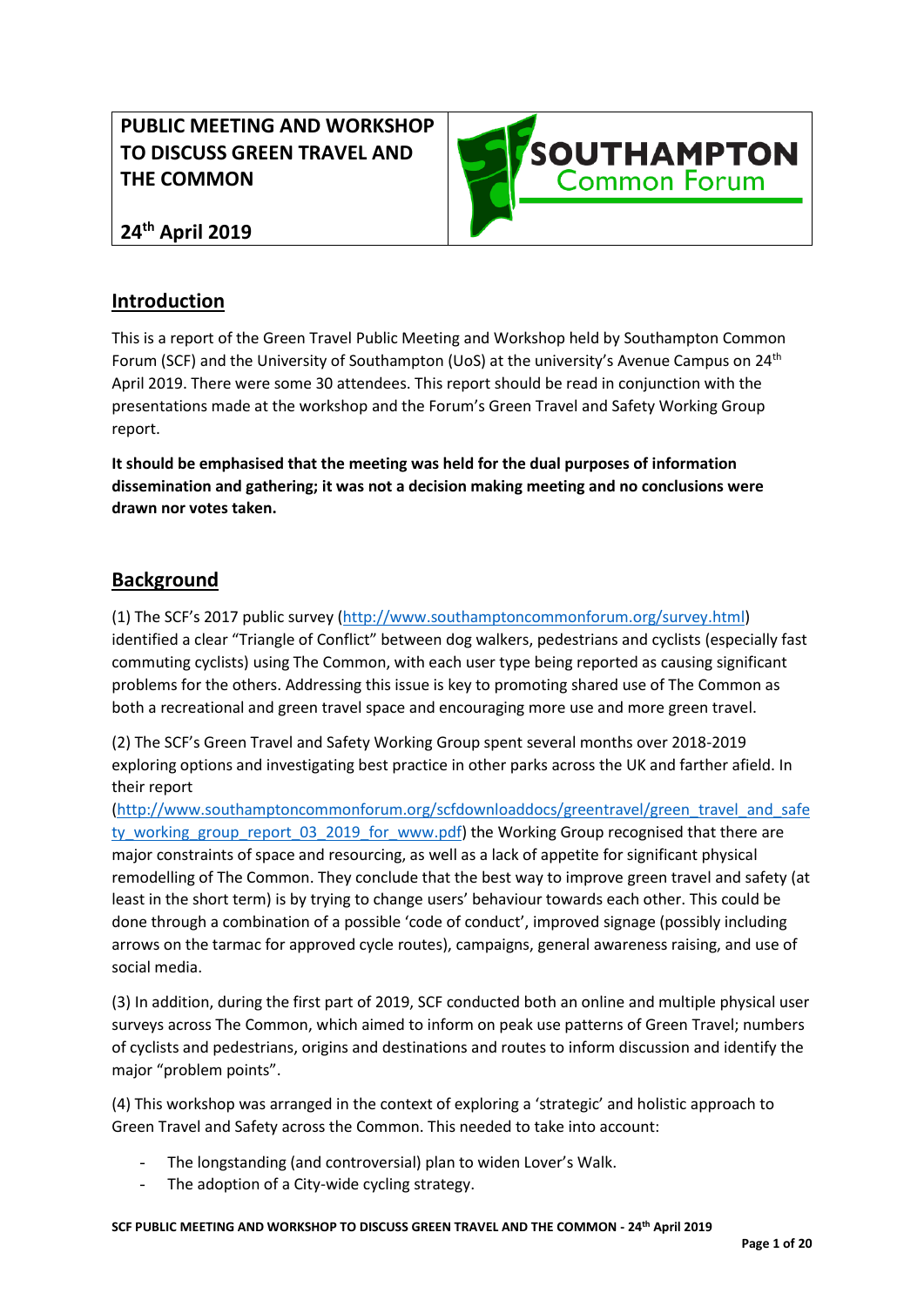- The Council's approval of an ambitious and wide-ranging new plan for the Common, in which the key priorities include improving facilities for green travel, and reducing conflicts between pedestrians, cyclists and dog walkers, as well as improving safety.
- The Council's preliminary investigation of a possible dedicated cycle route along the Avenue, which crosses and bisects the Common.
- The renewed general emphasis on making Southampton a truly Green City.

## **Opening Remarks - Roger Brown**

The Common is used by many different individuals and groups for many different purposes. Everyone was a stakeholder in the process of exploring and delivering solutions to identified problems.

SCF's role in this process was twofold:

(1) to attempt to engage with the different stakeholders to give them the opportunity of having their voices heard and their viewpoints understood. It was encouraging that there were many new faces in the room tonight who had come to engage in the process.

(2) to help provide an evidence base of facts that inform any future policies that Southampton City Council s

This meeting has been arranged for the dual purposes of information dissemination and gathering, it was not intended to be a decision making meeting and that no conclusions would be drawn nor votes taken.

## **Green Travel and Safety Working Group Report - Jenny Marshall.**

This is a basic precis of Jenny's presentation. The full presentation can be found here:

[http://www.southamptoncommonforum.org/scfdownloaddocs/greentravel/green-travel](http://www.southamptoncommonforum.org/scfdownloaddocs/greentravel/green-travel-workshop-presentation-jm-www.pdf)[workshop-presentation-jm-www.pdf](http://www.southamptoncommonforum.org/scfdownloaddocs/greentravel/green-travel-workshop-presentation-jm-www.pdf)

and the full report here:

[http://www.southamptoncommonforum.org/scfdownloaddocs/greentravel/green\\_travel\\_a](http://www.southamptoncommonforum.org/scfdownloaddocs/greentravel/green_travel_and_safety_working_group_report_03_2019_for_www.pdf) [nd\\_safety\\_working\\_group\\_report\\_03\\_2019\\_for\\_www.pdf](http://www.southamptoncommonforum.org/scfdownloaddocs/greentravel/green_travel_and_safety_working_group_report_03_2019_for_www.pdf)

The Green Travel and Safety Working Group had been convened to research and identify best practice from other parks, both nationally and internationally, to try to identify possible solutions to issues identified by SCF's 2017 user survey whilst actively promoting The Common as a key component of the City's Green Travel network.

#### **Green Travel**

Currently, each major entrance to The Common had a sign board which did contain a basic "code of conduct" which clearly wasn't as effective as research has shown it needs to be.

The working group had researched and evaluated 5 options: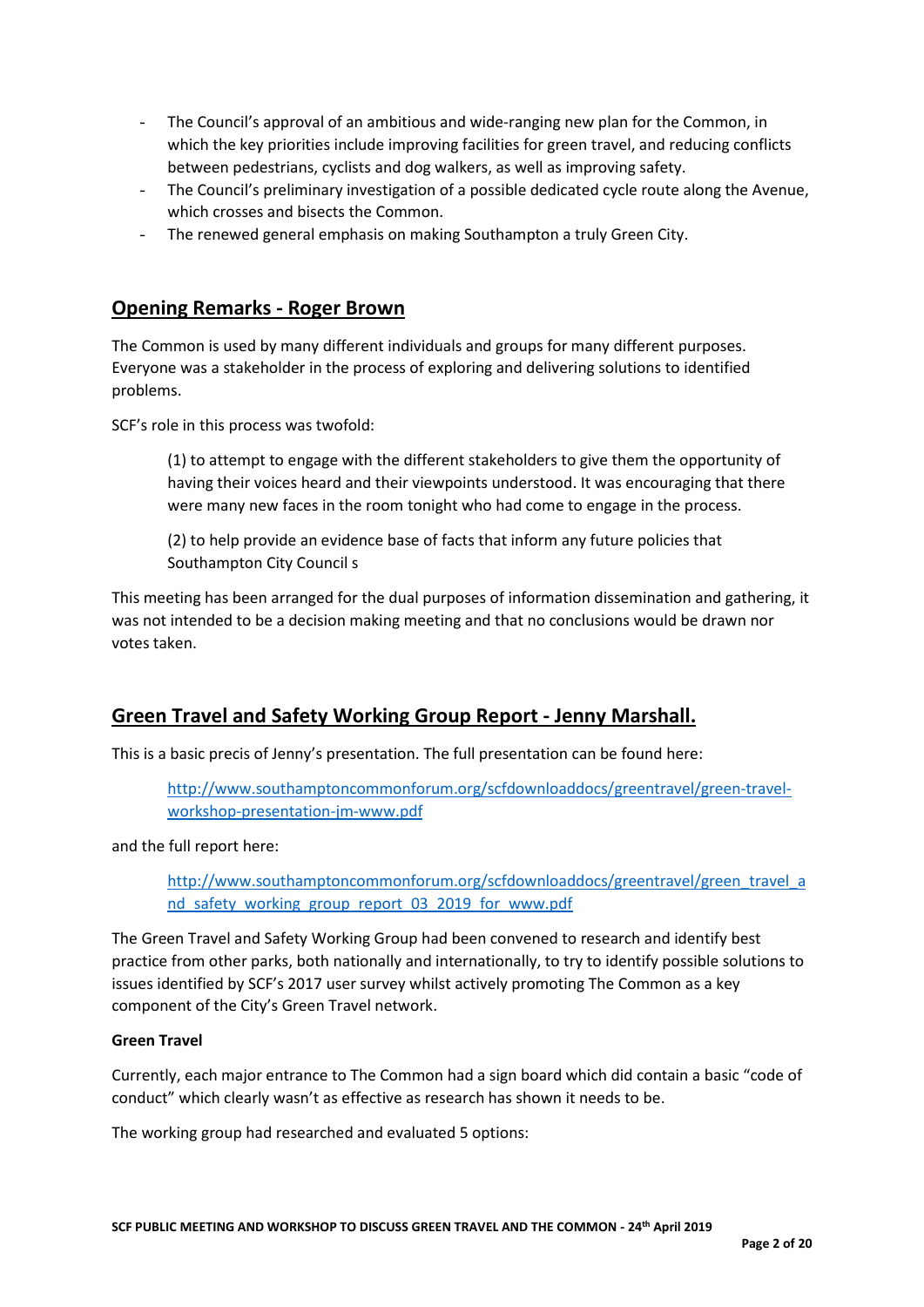(1) A code of conduct - there were lots of examples to draw from (e.g. The Royal Parks, see Appendix 1), but precious little data available to show that they actually worked. How could codes of conduct be enforced?

(2) Providing additional paths on/beside The Common for specific user groups (fast commuting cyclists).

(3) Physical barriers and other calming measures - these had a few positives but many negatives

(4) Widening selected, paths which provided the main commuting routes - there was little evidence that this reduced conflict and could increase it if wider paths encouraged greater speed.

(5) Providing segregated cycling and pedestrian paths - these could promote a sense of entitlement to cycle faster. They may produce fewer incidents but possibly those incidents were more serious - data was lacking.

The Working group concluded that option 1 (a well-designed, clear, comprehensive and well publicised Code of Conduct was the most resource effective option for the short term but if this proved to be ineffective then options (3) and (4) above would need further investigation. The Royal Parks had an agreed "pro forma" which guided the decision making process for any proposed changes to paths in their Parks, and a similar framework could be adapted for Southampton's parks.

#### **Safety**

In general terms - safety (or the feeling of safety / danger) was clearly linked to visibility. Both day time and night time visibility needed to be considered.

For daytime, most concern seemed to be related to dense vegetation encroaching on paths and obscuring sight lines and darkening prematurely.

For night time the current SCC parks code says to "take a sensible approach" - which implies "at your own risk" and therefore discourages green travel and promotes parks as potentially dangerous places at night. On The Common, relatively few paths are lit. On many of these dense vegetation obscured sight lines and significantly reduced the efficiency of lighting so ongoing management and scrub and tree maintenance could significantly improve the situation. Providing additional lighting on currently unlit paths was controversial; there were those opposed to what they viewed as "urbanising" The Common and those who felt that it would be a good thing to encourage green travel and a feeling of safety. Some wanted to reduce existing lighting to discourage night time use of The Common. The perceived impact on wildlife (especially bats) needed actual scientific data to inform decisions and SCF and UoS were currently planning to generate this over the summer. Better information on actual (as opposed to perceived) risk of using The Common was also needed.

## **Commuter Surveys - Adam Wheeler**

This is a basic precis of Adam presentation. The full presentation can be found here:

[http://www.southamptoncommonforum.org/scfdownloaddocs/greentravel/green-travel](http://www.southamptoncommonforum.org/scfdownloaddocs/greentravel/green-travel-workshop-presentation-aaw-www.pdf)[workshop-presentation-aaw-www.pdf](http://www.southamptoncommonforum.org/scfdownloaddocs/greentravel/green-travel-workshop-presentation-aaw-www.pdf)

and the raw, anonymised survey data is available here: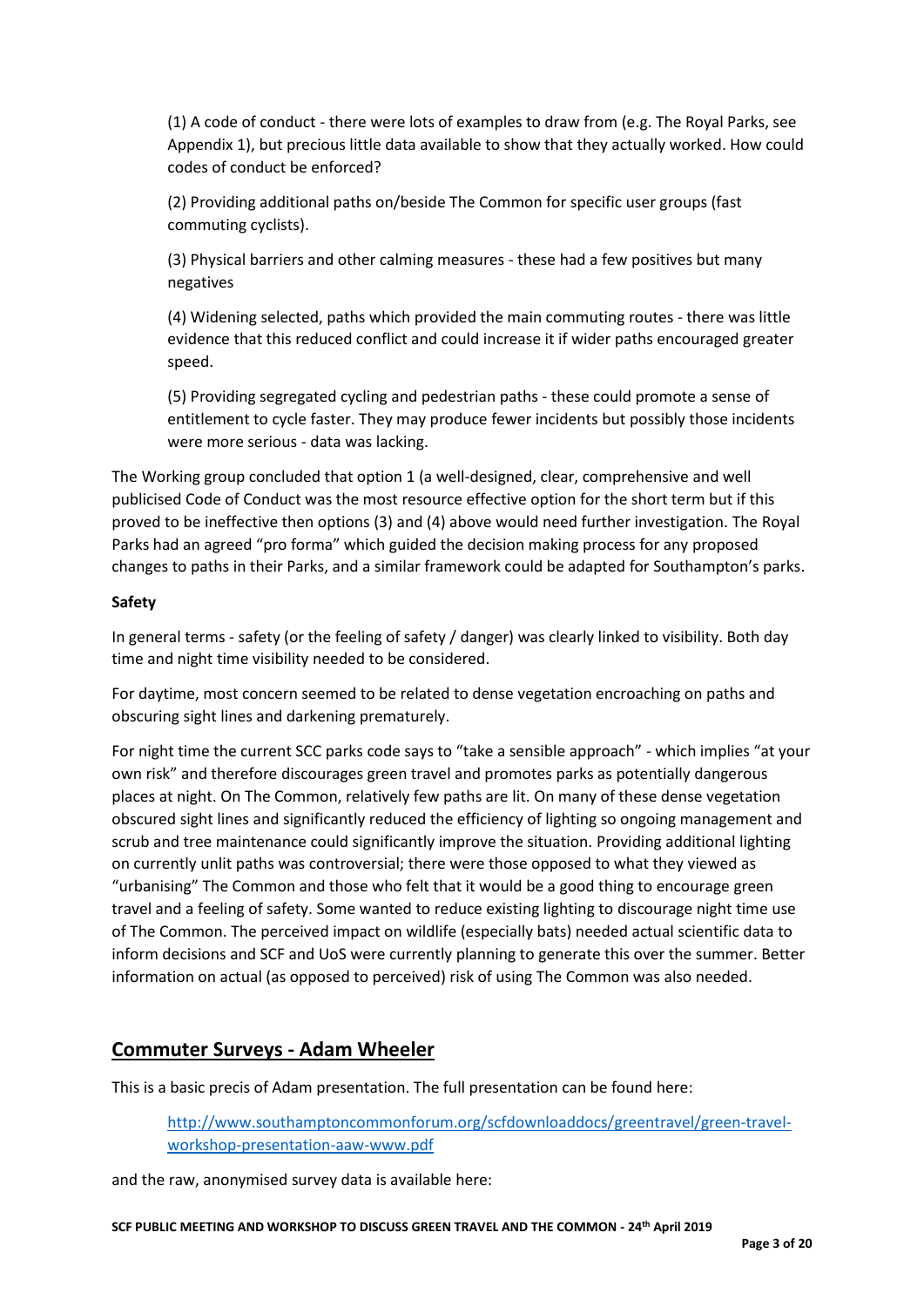[http://www.southamptoncommonforum.org/scfdownloaddocs/greentravel/southampton](http://www.southamptoncommonforum.org/scfdownloaddocs/greentravel/southampton-common-commuter-survey-2019-responses.xlsx)[common-commuter-survey-2019-responses.xlsx](http://www.southamptoncommonforum.org/scfdownloaddocs/greentravel/southampton-common-commuter-survey-2019-responses.xlsx)

Decisions about path widening and development on and around The Common were often controversial. It was therefore important to have an evidence base about the actual usage patterns to inform and refine and, where appropriate, restrict the location of any proposals to where the identified need was greatest. With this in mind, both SCF and SCC had recently conducted physical surveys of pedestrian and cycle use on The Common. SCF had also conducted an online survey to provide additional information.

SCC had made some 15,000 user counts at various locations over 7 days, SCF had examined the major junctions at peak morning and evening periods, counting walkers and cyclists separately and also recording direction of travel into and out of the junction. The results of these data were presented.

Simple "user" counts (combining pedestrians and cyclists) showed areas of crowding. These data could be further analysed by considering path width; this showed that Lovers' Walk around the University Steps was carrying the highest density. It should be noted that the Salisbury Road entrance to The Common was closed over the survey periods as a result of UoS building works and consequently usage of the section of Lovers' Walk between Salisbury Road and the University steps was likely somewhat higher than might normally be so.

Whilst SCF had been surveying the University Steps junction, they had stopped and asked people their views and collated a short video from those willing to speak on and off camera. The video was shown. It was acknowledged that it was harder to stop and ask cyclists than pedestrians. The video is available on facebook and YouTube :

<https://www.facebook.com/SouthamptonCommonForum/videos/470595880379505/>

<https://www.youtube.com/watch?v=k9xcpli-iCI&t=24s>

## **Questions and Answers**

More information was requested about the Royal Parks path planning process.

Any proposed changes to any path within the Royal Parks (size, route, surface, designation etc.) was assessed on a 10 point template / framework which determined whose needs came first in the decision making process and modified the proposals accordingly.

Had Furzedown Road been considered?

Yes, it was part of the physical survey and significant numbers of cyclists appeared to use it to avoid congestion on the section of Lovers' Walk from Highfield Lane to the University Steps.

It was observed that cyclists using Hawthorn and Chamberlain Roads to enter the Highfield Campus via the SW corner often travelled fast downhill along Hawthorn Road, past the schools and that junctions were often obscured by parked cars.

Were there any statistics on actual accidents on The Common's paths.

No, these data was seemingly not available. Most incidents (unless severe enough to require the emergency services )were never formally reported and logged, but many near misses were known and several of the participants confirmed personal experience of them.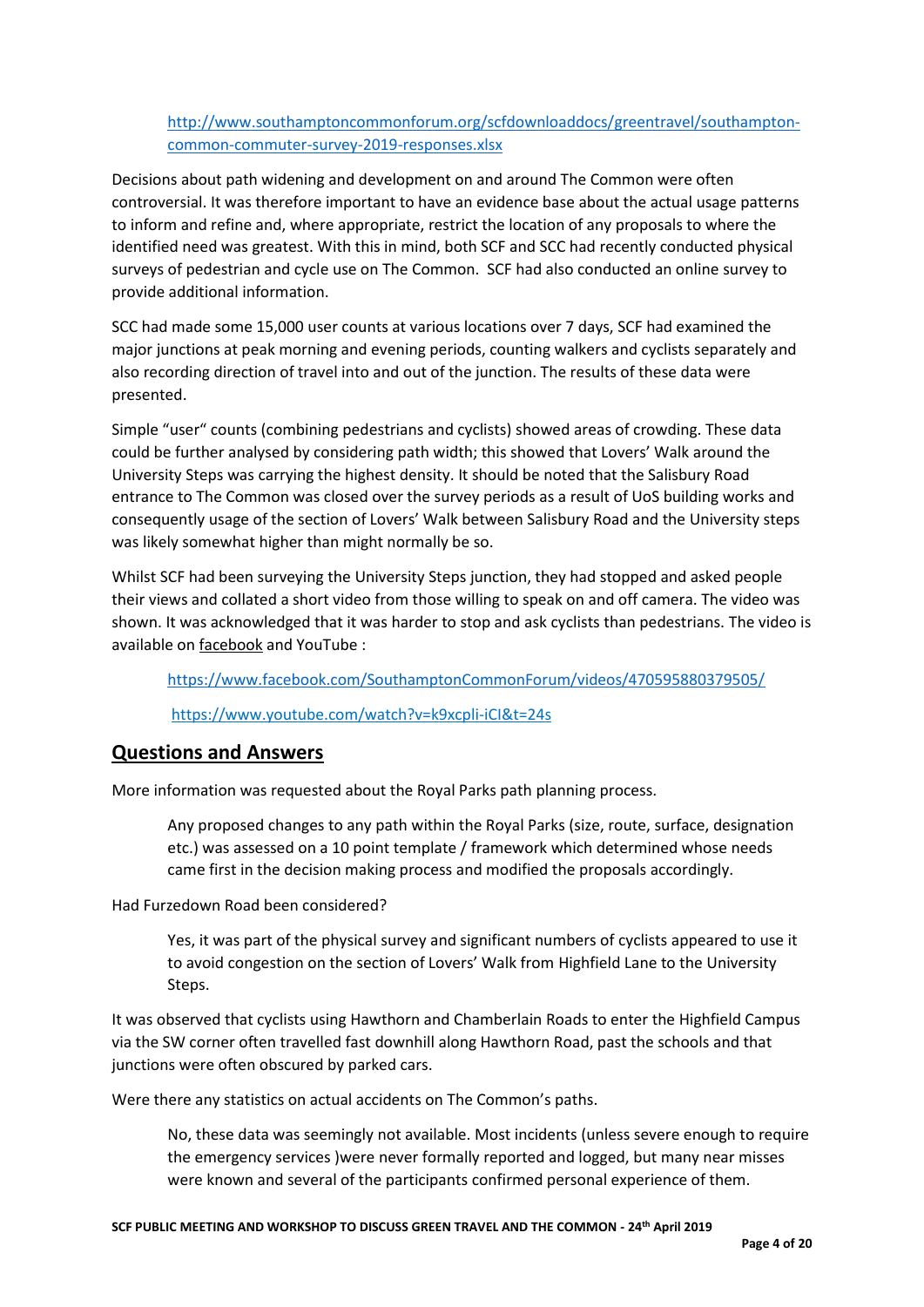Both cyclists and pedestrians on The Common comprised 2 distinct user types; recreational users and commuters. These had different needs. How were they differentiated in the surveys.

It had not been possible to do this as it would have entailed stopping every individual. The online survey was specifically directed at commuters in terms of its promotion and the questions asked but was open so recreational users may have also responded. It had been observed that there were a large number of early evening recreational joggers and early morning recreational walkers and dog walkers, but it had not been possible to systematically record everything. It was acknowledged that no survey was perfect, but those undertaken had significantly added to the evidence base for use, timing and route.

Had Westbourne Crescent been surveyed?

No it had not, surveys were limited to The Common and its principal entrances.

If Lovers' Walk was the main pinch point, would a dedicated cycle path along The Avenue actually attract users away from it?

This was an unknown, but any such path would integrate into the wider City-wide cycle network. Some participants questioned the need to extent right up to Burgess Road, others asked why anyone would be against a designated, separate cycle path along The Avenue which contributed to overall City cycling infrastructure.

What would be involved in any physical widening of Lovers' Walk?

This depended on the surfacing to be used. If it were tarmac or concrete, rather than gravel / hogging (as would befit a key commuting path) then Commons Consent would need to be obtained from Central Government in order to increase the amount of Tarmac within a designated Common.

Was there an accepted "best width" for shared use, non-segregated paths?

A common guide was around 3.3m. In terms of lovers walk, over the years users had spread off the tarmac path at times of peak density and the worn earth at either side of the current path suggested what the width needed to be.

It was observed that all groups of users would "need help" to understand the other user groups and to learn to share paths considerately.

## **Workshop Session**

The second half of the meeting comprised a workshop session. The attendees grouped themselves into small groups (of 2-4) to discuss the issues raised by the presentations and their own personal thoughts and comments. Critically, was there anything that had been missed from the discussion? Participants wrote their thoughts and comments onto sticky notes and placed them onto large printed maps of The Common supplied by UoS for all to see. These then formed the basis for an open discussion, facilitated by Adam Wheeler and Roger Brown, identifying themes and thoughts from the Evening. **Again, it should be emphasised that this meeting was held for the purposes of information dissemination and gathering; it was not a decision making meeting and no conclusions were drawn nor votes taken. No recommendations or prioritisation should be read into the report of the Workshop Session.**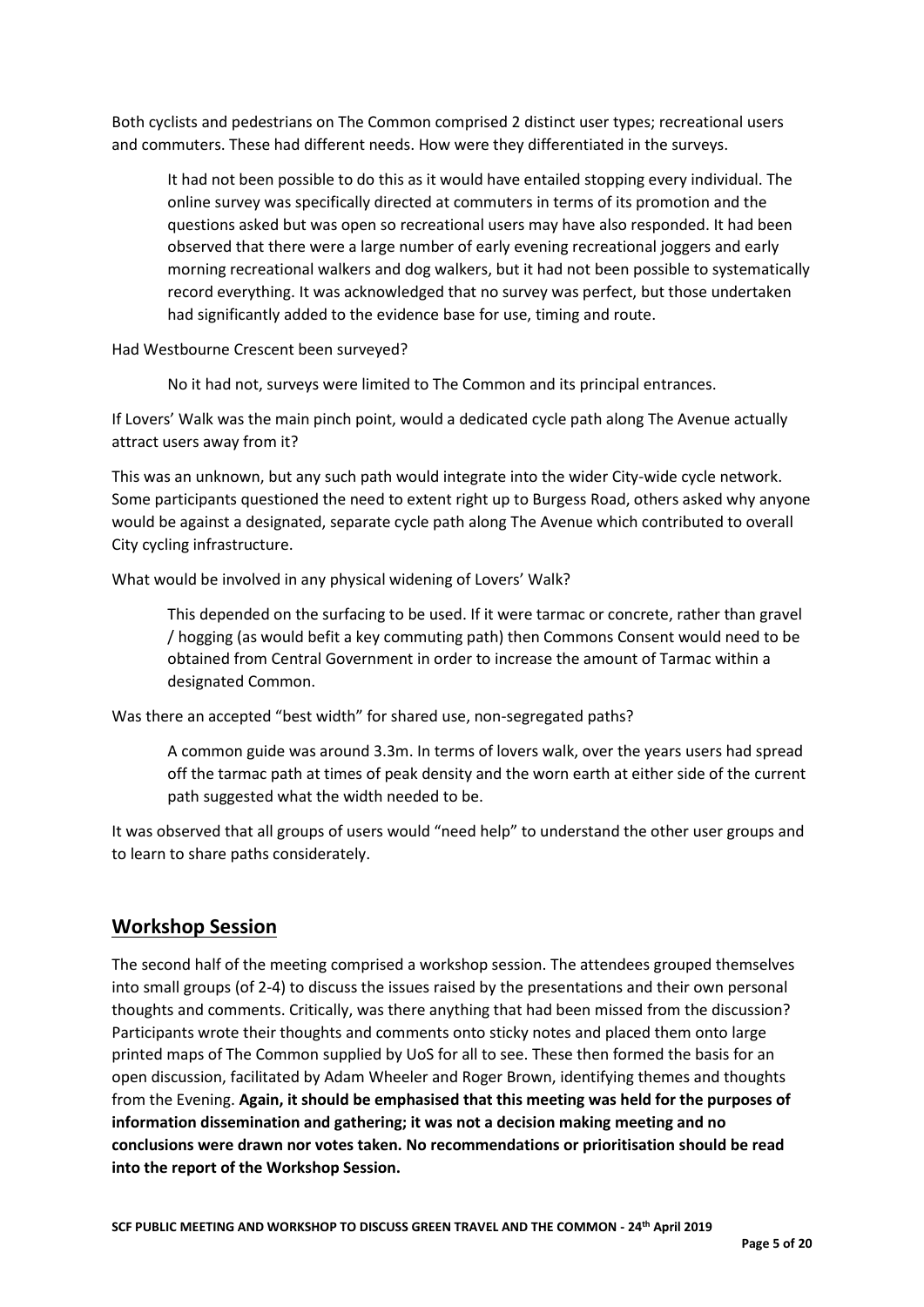Scans of all of the generated sticky notes comments can be found in Appendix 2 below.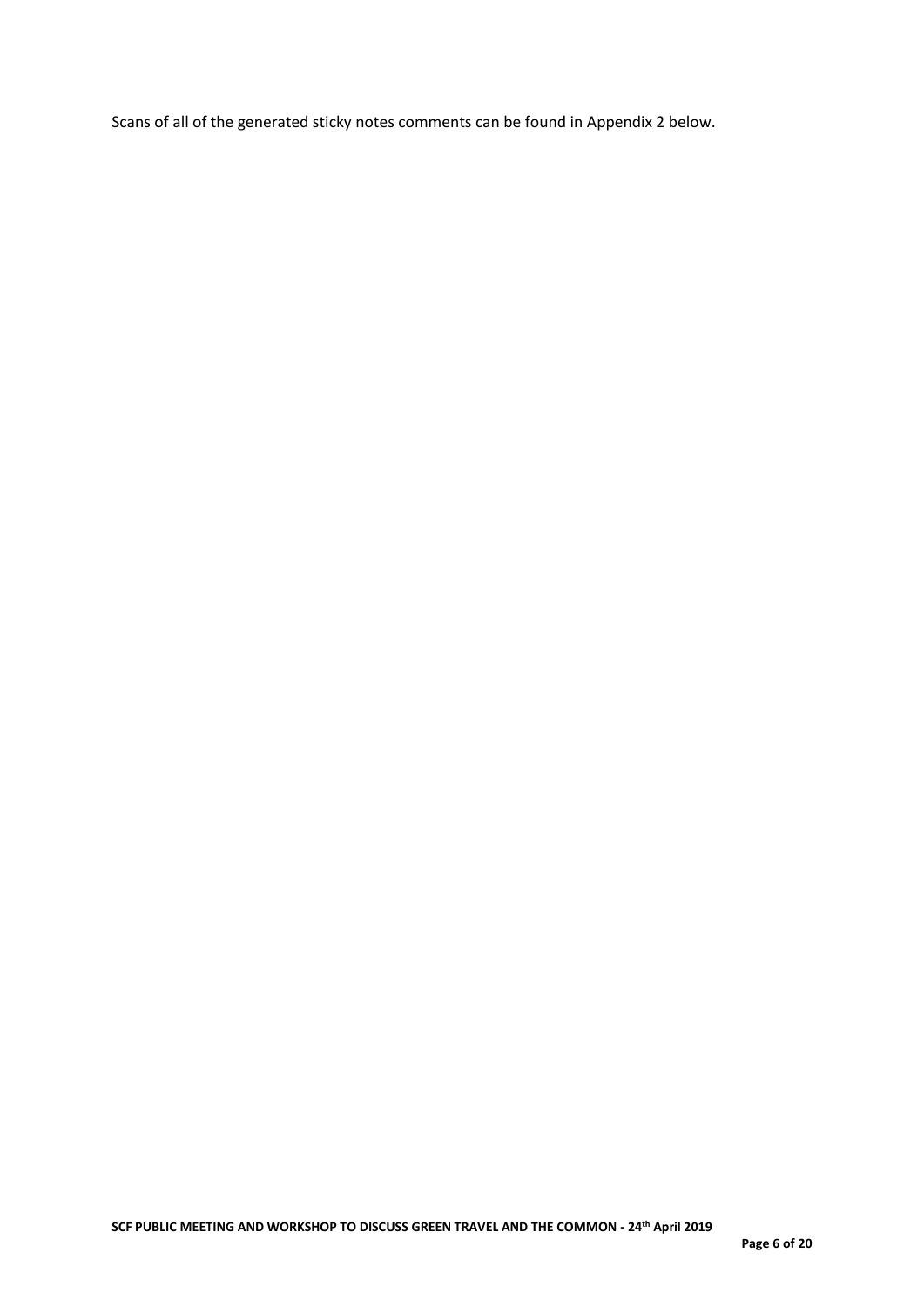

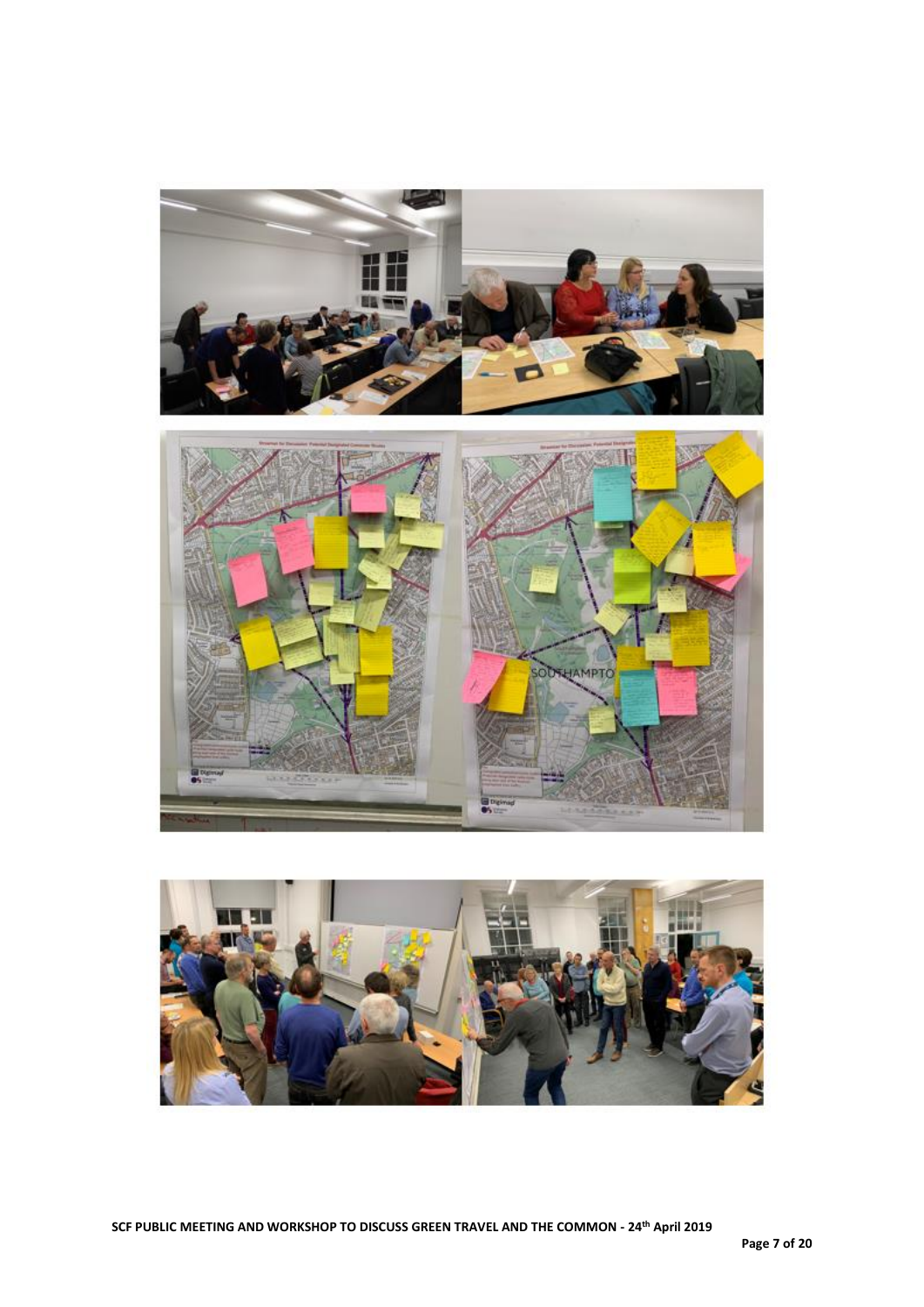## **Summary of Workshop comments and discussion**

#### **No recommendations or prioritisation should be inferred from the following summary.**

(1) We should make it natural for people to do the "right thing". Emphasis should be given to the Common as a common, shared space, the use of which involves obligations and responsibilities to others as well as an individual's rights, benefits and privileges. A behaviour-based strategy might incorporate or reflect a 'hierarchy' of needs, vulnerability or respect, with the elderly, disabled and young children at the top; then other pedestrians; then cyclists and other 'fast' travellers (e.g., scooters) as has been introduced in the Royal Parks (see Appendix 1). It will be necessary to cater for non-English speaking users in any communication strategy and the education process would take time to produce results, some would always ignore it.

(2) There was general consent that shared paths (supported by appropriate, simple and effective signage, direction arrows on the tarmac, marked zones at major functions etc.) are preferable to segregated ones. They also could be physically narrower than segregated paths and so have less impact. The quality of the use experience would depend on the width, the surface and the visibility (with lighting being a key factor). Was there an optimum/minimum width for such paths where they constitute a major commuter route such as Lovers Walk? (Further research was needed). Were some kinds of physical speed limiters possible / practical?

(3) It was also recognised that improving green travel and safety might mean a less conservative approach to individual trees in strategic positions. Given the number of trees on the Common, specific trees should not be allowed to prevent better and safer travel where there are clear benefits in removing, trimming or risking minor effects on their root system, even if they have statutory protection (all council owned trees have the equivalent of TPO status). Where possible and appropriate, trees that are removed should be replaced.

(4) Because the 'Dogs are brilliant' campaign was recently launched, the behaviour of dogs and their owners had not been covered in the Forum Working Group report. The proposed code of conduct should include advice to dog walkers about the need to control their charges. It was suggested that if this was not effective, consideration should be given to requiring all dogs to be kept on a lead, at least on the main commuter routes.

(5) Some of the path surfaces were in poor and even dangerous condition and were badly in need of repair and remediation. Consideration should be given to removing the speed bumps. These can be dangerous for cyclists, especially in the dark and when concentrating on avoiding dogs, as well as an impediment for disabled users (the centre sections have already been removed from all of them).

#### **Specifics**

(6) There was some interest in exploring a segregated cycle route alongside the edge of the Avenue between Northlands Road and Burgess Road. A dedicated cycle route along the Avenue/Winchester Road could link up with a North Southampton Park and Ride. It was not clear how this would feed into the Burgess Road/Avenue junction. Some cyclists might still prefer to use the existing paths, and such a route would be of little interest to cyclists crossing directly between Highfield Road and Bellemoor Road.

(7) If confined to the Common between Northlands Road and the Highfield Road/Avenue or the underpass junction, rather than extending right up to Burgess Road, a separate route along the Avenue could relieve pressure on the lower part of Lovers' Walk and other routes on the Common.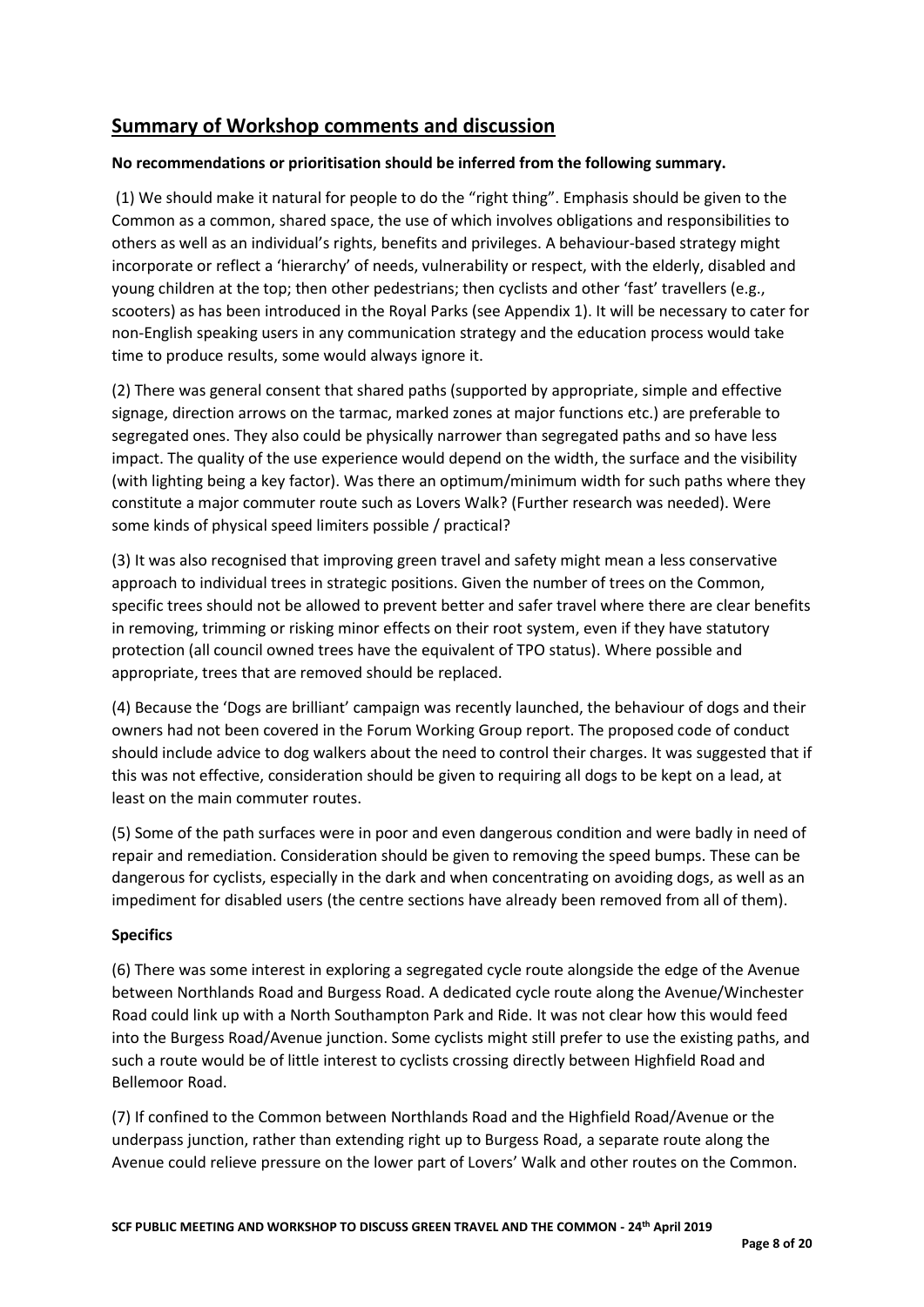The lower part of Lovers' Walk could be cleared and widened, especially if land informally annexed over the years by residents of Westbourne Crescent was reclaimed by the Council. Associated traffic calming measures on The Avenue itself would be beneficial, not least in improving to access both bus stops.

(8) It was recognised that as an already lighted, broad and comparatively little used road, Westbourne Crescent could be promoted as an alternative route to Lovers Walk, although additional lighting might be needed at the junction with Blenheim Avenue. Following on the scrub clearance work by the Common Sense group, there was a need for widening and resurfacing the path opposite #1-5 Highfield Road and removing the bollards at the entry to Oakmount Avenue. The path between Winn and Westwood roads also needs resurfacing.

(9) Moving north, there was considerable support for widening Lovers Walk north of Highfield Avenue, either throughout or just between Highfield Avenue and the University Steps (the heaviest use). Whilst Furzedown Road was an alternative, the fact that cars are parked on both sides means that the available carriageway is quite narrow and so of limited suitability for cyclists. Concerns were also expressed about visibility at the Furzedown / Hawthorns Road junction. It was generally acknowledged that the access from Lovers Walk to Burgess Road was highly unsatisfactory, especially at busy times. The cycle route on the Avenue to Winchester Road is very poor. Finally, there might be benefit in exploring the full restoration creation/re-creation of the Carriage Drive East as a commuting and walking path to link up with the Carriage Drive West at the Burgess Road / Avenue junction..

(10) Other points raised included:

- Many chose to commute via Lovers' Walk in order to enjoy The Common.
- Improving the Bellemoor entrance which was overwhelmed at busy times (by shrub clearance as well as barrier reconfiguration).
- Would additional path lighting help alleviate pressure on the Bellemoor junction? It was noted that some cyclists use Hill Lane and Burgess Road (which is very busy, fast and narrow between Hill Lane and The Avenue) in preference to the west part of Carriage Drive simply because the latter is unlit.
- Drainage in the underpass is still a problem. Consideration could be given to putting down different shades of tarmac in the subway and also installing 10 mph signs at each end
- Introducing 'no parking' on both sides of Highfield Avenue.
- Introducing appropriate lighting on the northern stretch of Coronation Avenue.
- What shared paths were there in the City and is there evidence that they work?
- Whether a designated, separate cycle lane along The Avenue to the north of Burgess Road was more needed than one south of Burgess Road.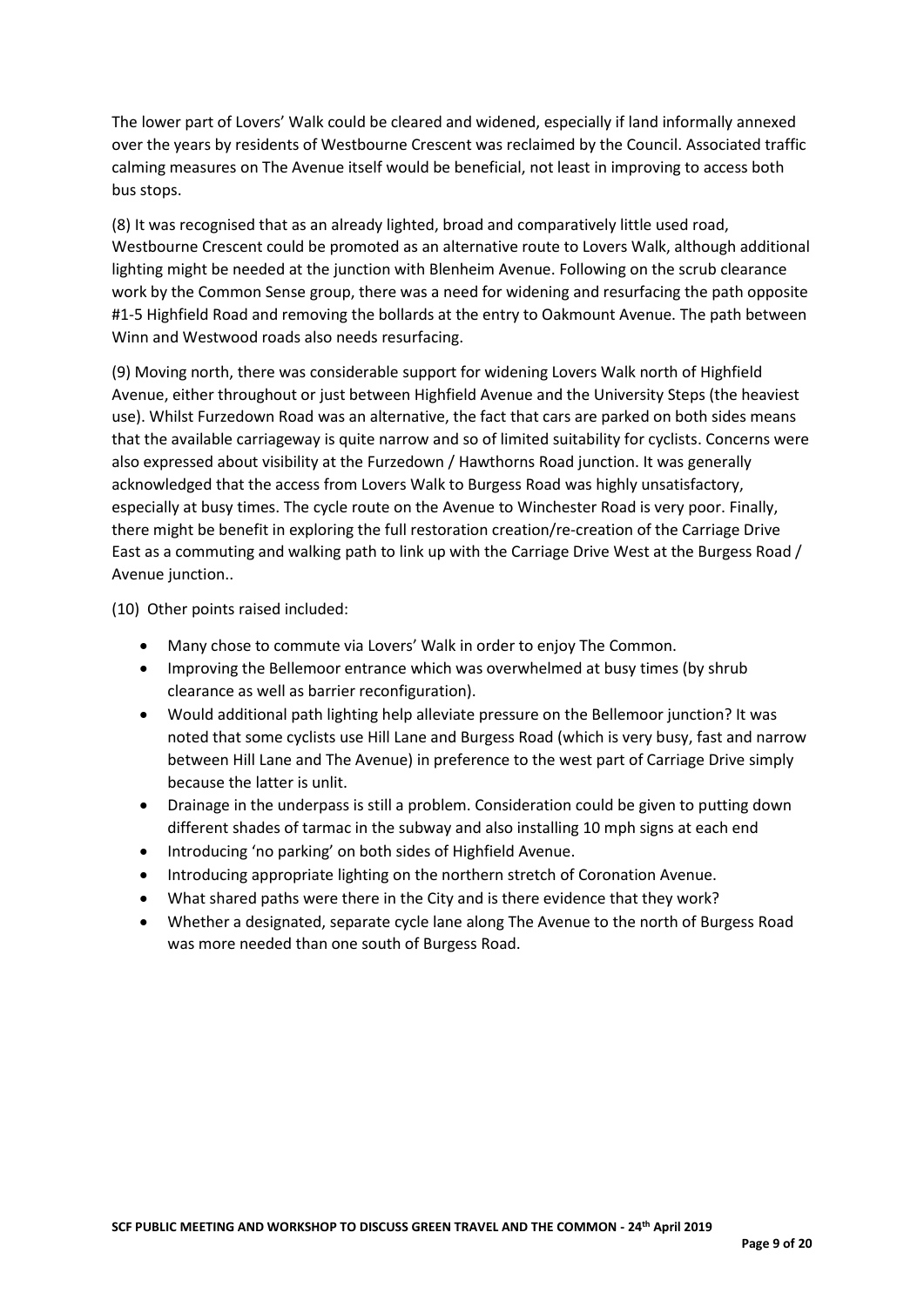# **Appendix 1: The Royal Parks Codes of Conduct and Hierarchy of Needs**

The Royal Parks are managed under a system of legislation, regulations and policies. The full listing is available here:

[https://www.royalparks.org.uk/managing-the-parks/park-regulations-legislation-and](https://www.royalparks.org.uk/managing-the-parks/park-regulations-legislation-and-policies)[policies](https://www.royalparks.org.uk/managing-the-parks/park-regulations-legislation-and-policies)

The Royal Parks has instigated the following hierarchy of needs concerning priority and respect given to other park users on park paths.

- Safe access for all visitors
- Vulnerable users
- Pedestrians/walkers
- Horse riders
- Leisure cyclists, skaters, scooters
- Sports and commuter cyclists
- Operational vehicles
- Cars, motorbikes and taxis, Private Hire Vehicles with the park as a destination
- Through traffic

Specifically for park pathways, there is a dedicated code of conduct:

[https://www.royalparks.org.uk/managing-the-parks/cycling-in-the-royal-parks/the-pathway](https://www.royalparks.org.uk/managing-the-parks/cycling-in-the-royal-parks/the-pathway-code-of-conduct-considerate-cycling)[code-of-conduct-considerate-cycling](https://www.royalparks.org.uk/managing-the-parks/cycling-in-the-royal-parks/the-pathway-code-of-conduct-considerate-cycling)

## **Royal Parks Pathway Code of Conduct**

#### **Be considerate**

Everyone has an equal part to play in making sure the park can be enjoyed safely! Our parks welcome a variety of users, including pedestrians, joggers, dog walkers, cyclists, horse riders, rollerbladers/skaters and motorists. Although pedestrians have priority over all other users, even in areas designated and marked for other purposes, everyone is asked to use the pathways considerately.

#### **Be safe**

Please adhere to all pathway and road signage. Take care at crossings and junctions by being alert and looking out for other users in the same space. Everyone needs to take care especially when passing other users, and also to give space so others feel comfortable. Cyclists, only cycle on designated paths so others know where to expect you and stick to the path so the park and wildlife remains protected (particularly important in Bushy Park and Richmond Park which are Sites of Special Scientific Interest). Dog walkers, keep your dog leashed in areas requested, and under control if off lead.

#### **Be seen and heard**

We recommend visitors are seen and heard in low visibility conditions. Using cyclists British Standard approved protective equipment and wearing high visibility clothing will help others be aware of your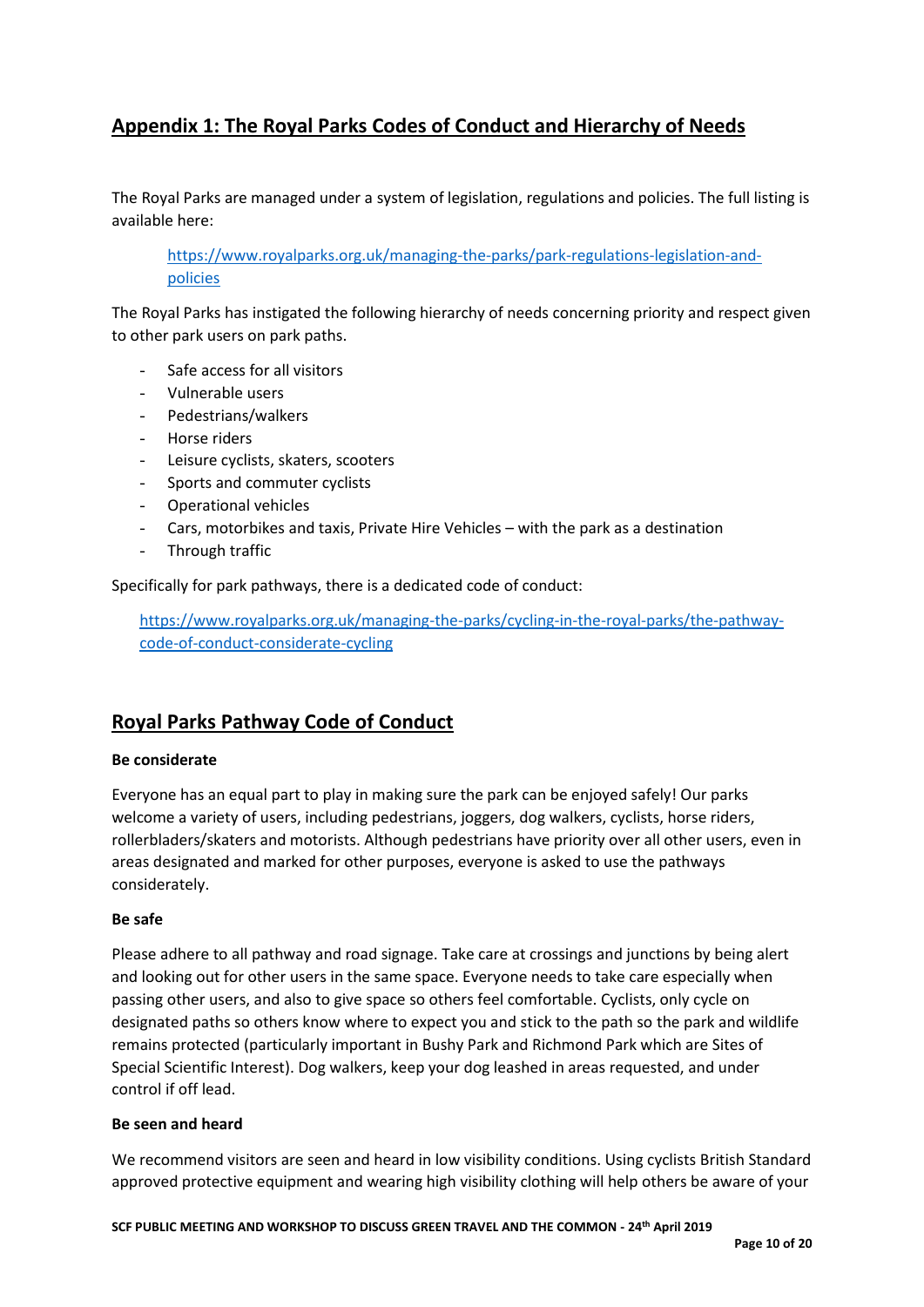presence in low visibility conditions. As some park visitors have visual and hearing impairments we also recommend using a bell to alert people of your approach if needed. Pedestrians should be aware that wearing dark clothing means you may not be very visible in low light conditions. Dog walkers, when choosing a lead consider a bright colour so others can see the lead across the path. Horse riders, let others know if they are too close to your horse.

#### **Be polite**

Giving way, saying 'thanks', 'excuse me' or 'sorry' are easy ways to help each other have an great experience in the park. All of our visitors, no matter the activity they undertake whilst in the park, come to the park for the same reason - to enjoy the special green spaces that they are. By every visitor being polite and considering the impact they have on others, we all contribute to a more harmonious space.

#### **Think Park**

Our visitors come to the park to relax, explore and exercise, which makes our pathways unsuitable for fast travel. Cyclists, if you are in a hurry or do not want to slow your pace to below 10mph, consider using another route outside the park.

\*\*\*\*\*\*\*\*\*\*\*\*\*\*\*\*\*\*\*\*\*\*\*\*\*\*\*\*\*\*\*\*\*\*\*\*\*\*\*

In addition, there are specific codes of conduct for different user groups

#### **for cyclists**

[https://www.royalparks.org.uk/managing-the-parks/cycling-in-the-royal-parks/the-pathway](https://www.royalparks.org.uk/managing-the-parks/cycling-in-the-royal-parks/the-pathway-code-of-conduct-considerate-cycling)[code-of-conduct-considerate-cycling](https://www.royalparks.org.uk/managing-the-parks/cycling-in-the-royal-parks/the-pathway-code-of-conduct-considerate-cycling)

This is further reinforced by a specific cycling policy:

https://www.royalparks.org.uk/ data/assets/pdf file/0010/65395/160812 CPB cycle[policy-TRP-2016-approved\\_es.pdf](https://www.royalparks.org.uk/__data/assets/pdf_file/0010/65395/160812_CPB_cycle-policy-TRP-2016-approved_es.pdf)

#### **for dog walkers in general**

[https://www.royalparks.org.uk/managing-the-parks/park-regulations-legislation-and](https://www.royalparks.org.uk/managing-the-parks/park-regulations-legislation-and-policies/dogs-in-the-royal-parks)[policies/dogs-in-the-royal-parks](https://www.royalparks.org.uk/managing-the-parks/park-regulations-legislation-and-policies/dogs-in-the-royal-parks)

This includes identifying restricted zones where dogs are not allowed.

#### **for professional dog walkers**

[https://www.royalparks.org.uk/managing-the-parks/licences-and-permits/professional-dog](https://www.royalparks.org.uk/managing-the-parks/licences-and-permits/professional-dog-walking-licences/code-of-conduct-for-professional-dog-walking-licence-holders.)[walking-licences/code-of-conduct-for-professional-dog-walking-licence-holders.](https://www.royalparks.org.uk/managing-the-parks/licences-and-permits/professional-dog-walking-licences/code-of-conduct-for-professional-dog-walking-licence-holders.) 

Professional dog walkers must be licenced and must agree to abide by this code of conduct. Furthermore, they must ensure that right of way is given to all other members of the general public visiting the parks.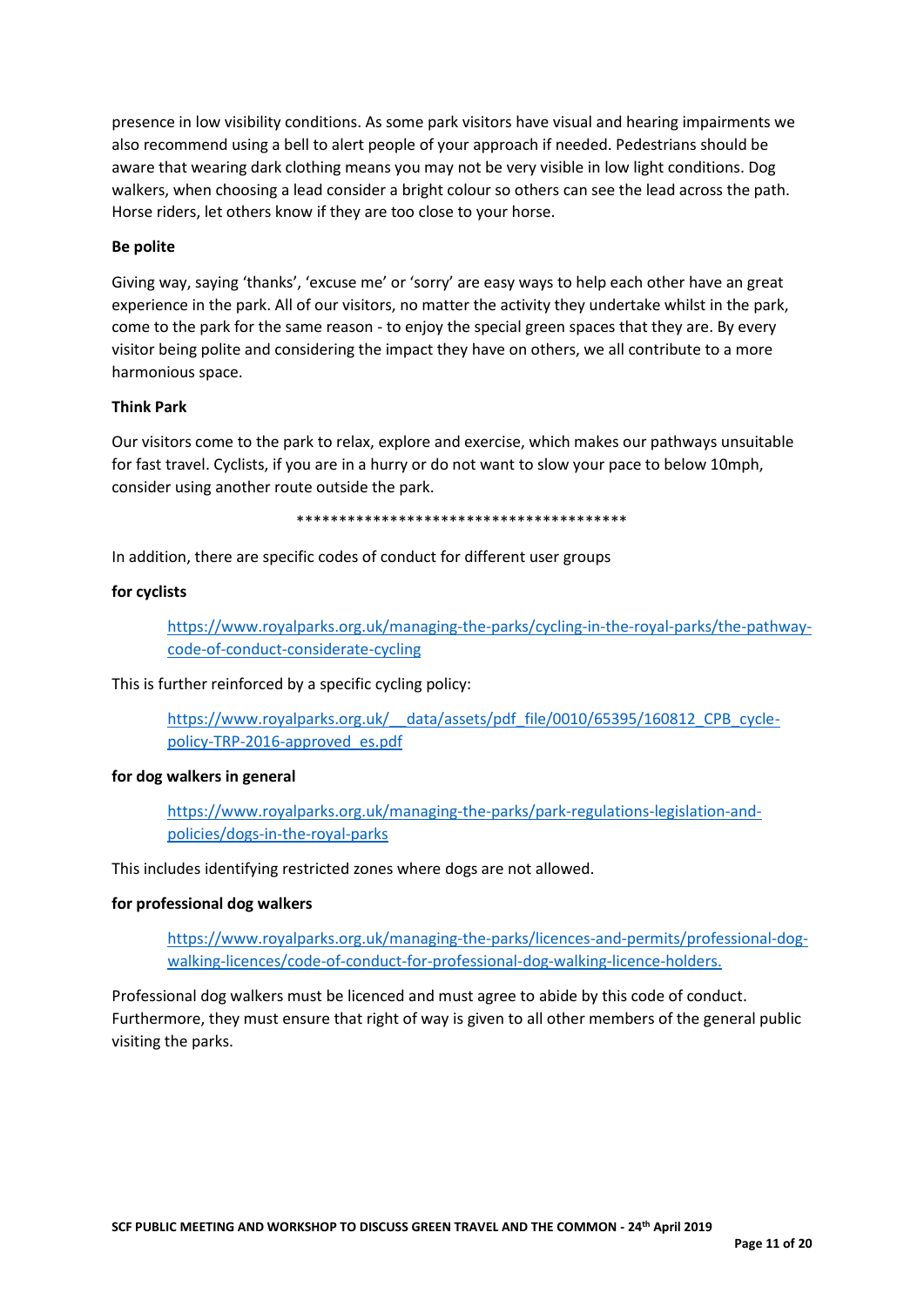# **Appendix 2: Workshop "sticky note scans"**

Lovens Walk Covers Walk needs widening and vemoval of bollards to Oalemplut Avenue TRES NOT SACRESPACT. Lovens Walk South Too conjested - but there is reflet via West Govine Crescent LOVER'S WALK (SOUTH) Conflict with Westbourne Creatent soidents as visual impact from their rear grows. Increased 'Footfall' would intrusive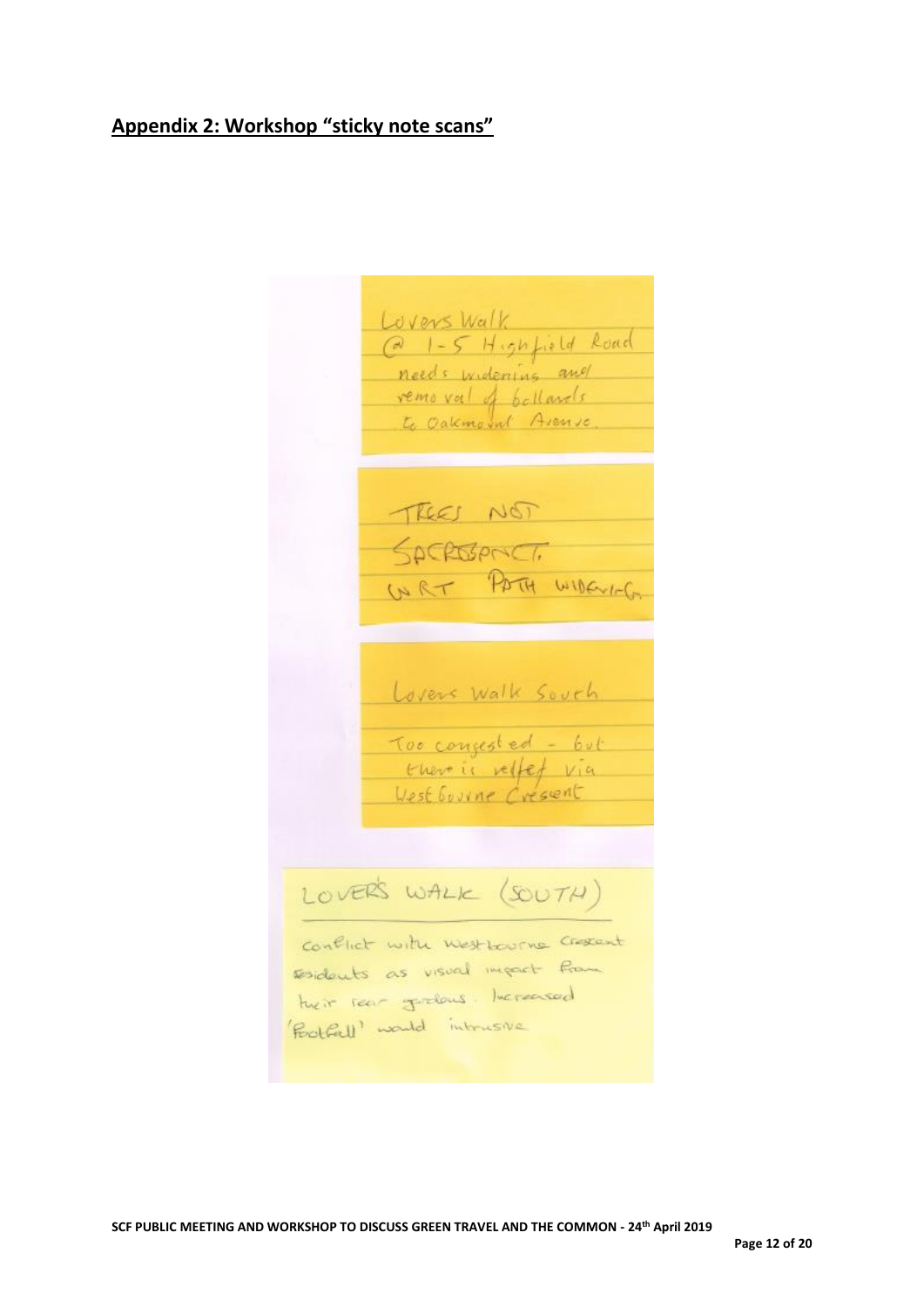GENERAL - PATH WIDTHS STRIKE COPFECT BALANCE BETWEEN CAPACITY AND RESIGNANT WIOTH TO LIMIT BILL SPEEDS riper to PIMA POINTS

Focus on bad/naman Sections of Lavor Lane  $ACF$ 

Forget new Avenue cycle part - there are dready enough N-S options which mot pedestrans/ajolists would prefer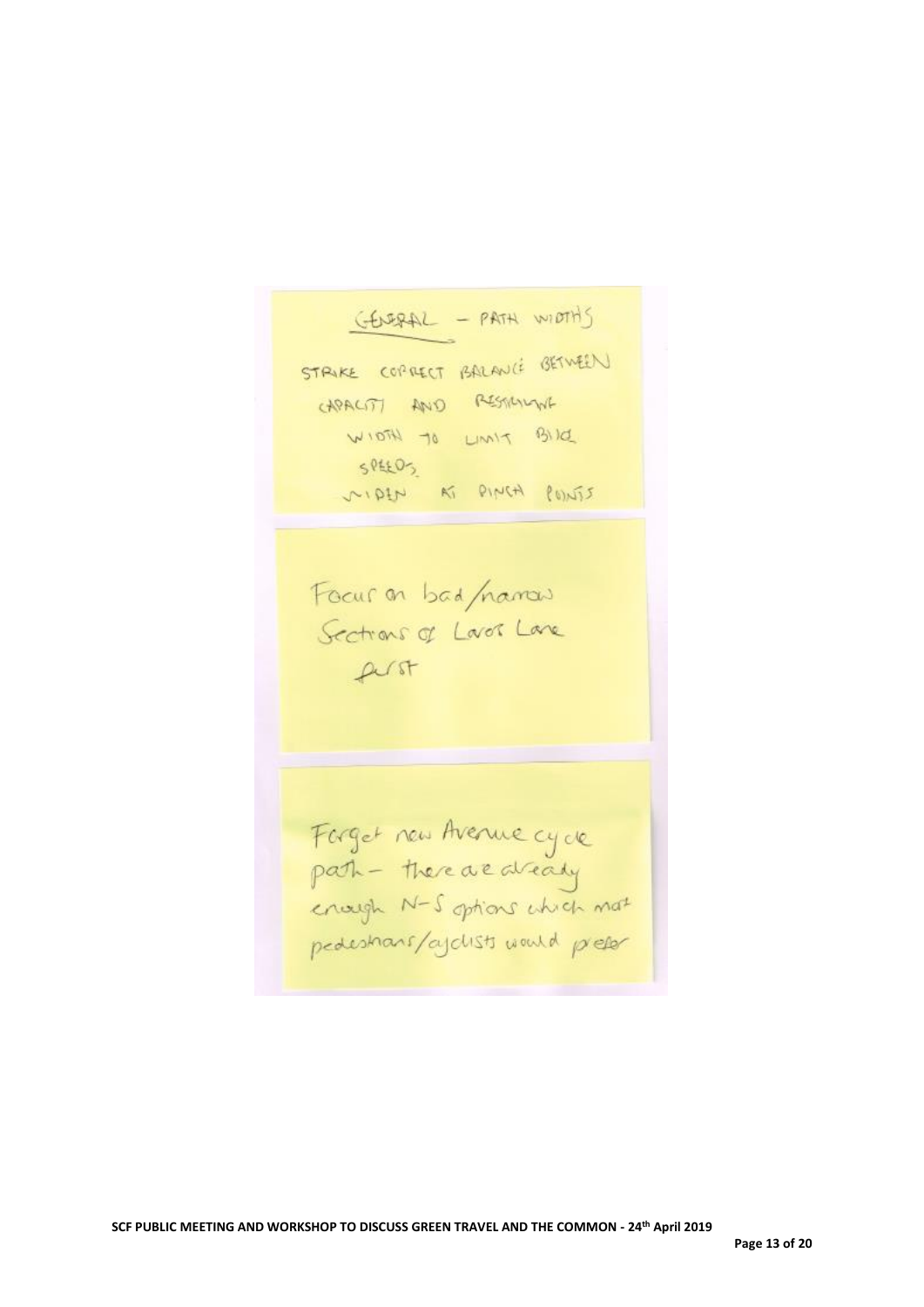Funedownd BELLS resthick parks  $F_{\rho}$  $H_{\text{eSJ}}$  $3hr<$  $rac{a_{f}}{a_{f}}$ BIKES  $9 - 4$ **RANZ** K Build. Hf rd out Westbourne crescent anyway, so sympost e add one light where WILL CYCLE LANE deadcrds. SLOW DOWN AVEURE P + malle top<br>comes of rd<br>squarer +<br>which no padung<br>on comers - $6000$ restricted veining as full of car parking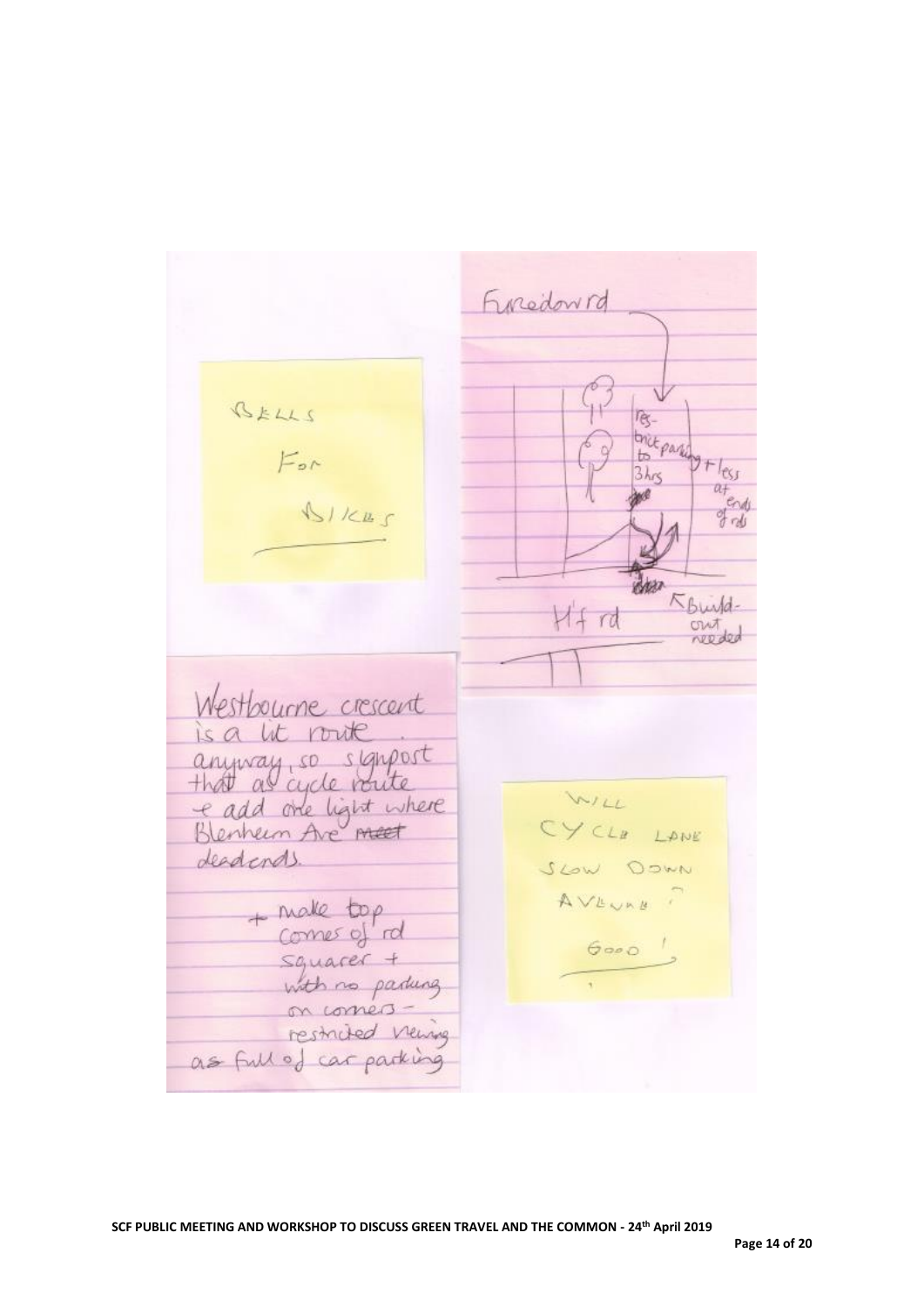DOGS ON PATTYS N-S GCHE PATH MUST BE ON - How much use For COST. INTEGRISTE WITH NORTHERN PARK +RIDE ? - RICALT TURNS - ISLANDS/ Lores Walk at 1-5 Hyntiebth SAMTUARIES It seems well overdie to - PRIORITY OVER SIDE ROODS soft out the bumpy narrow OR bit here, so that we widen all of Lovers all have the space to be  $IUP(K)$ properly considerate when E OR IN SIDE? passing an foot or cycle The common sense group have created the follage-free writing let's now fix the hight at bops of steps Daty doesn't light them Trees need pruning! Consider 12- routing Southern lovers walk close Esde d tuerre Reclaim the land take by Westbours Cres Prouses 3 order to writer the path Lowers' Walk on that stretch.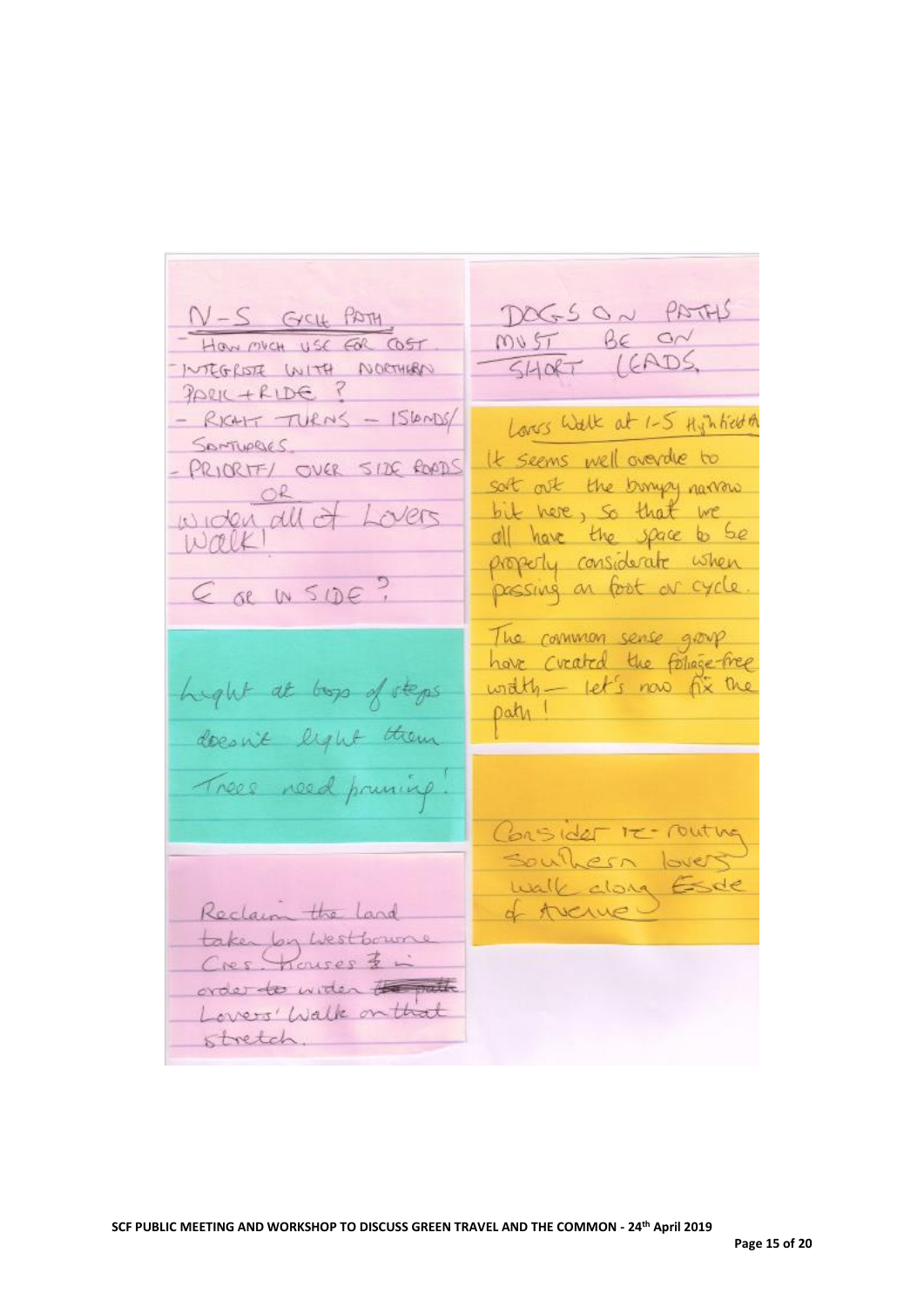Code of conduct Loveks WALK (NORTH)<br>directional Navel (surtues x mary vse 4 by<br>arrows for travel students coming for Are composed<br>and the side of this the Highland Just also between Look Left, look Explore non-tarmac options right at interto wider path i.e. grt/gravel/ clay/more natural surface to sections.<br>eg. multi-cultural be used as an aver-taking lyear master lare. international students GENERAL wider paths Wider paths<br>(no need to senour SHARED PATHS BETTER THAN<br>(polliage but to THIS NEAMS SUNDED RESPONSIBILITY)<br>tolmer the surface<br>where mud is used) Requisions source to make or event CYCLISTS DON'T GO NO MUNKE OF CYCLIST the whites should interest the theory leading<br>The IR DOGS (and not another theory leading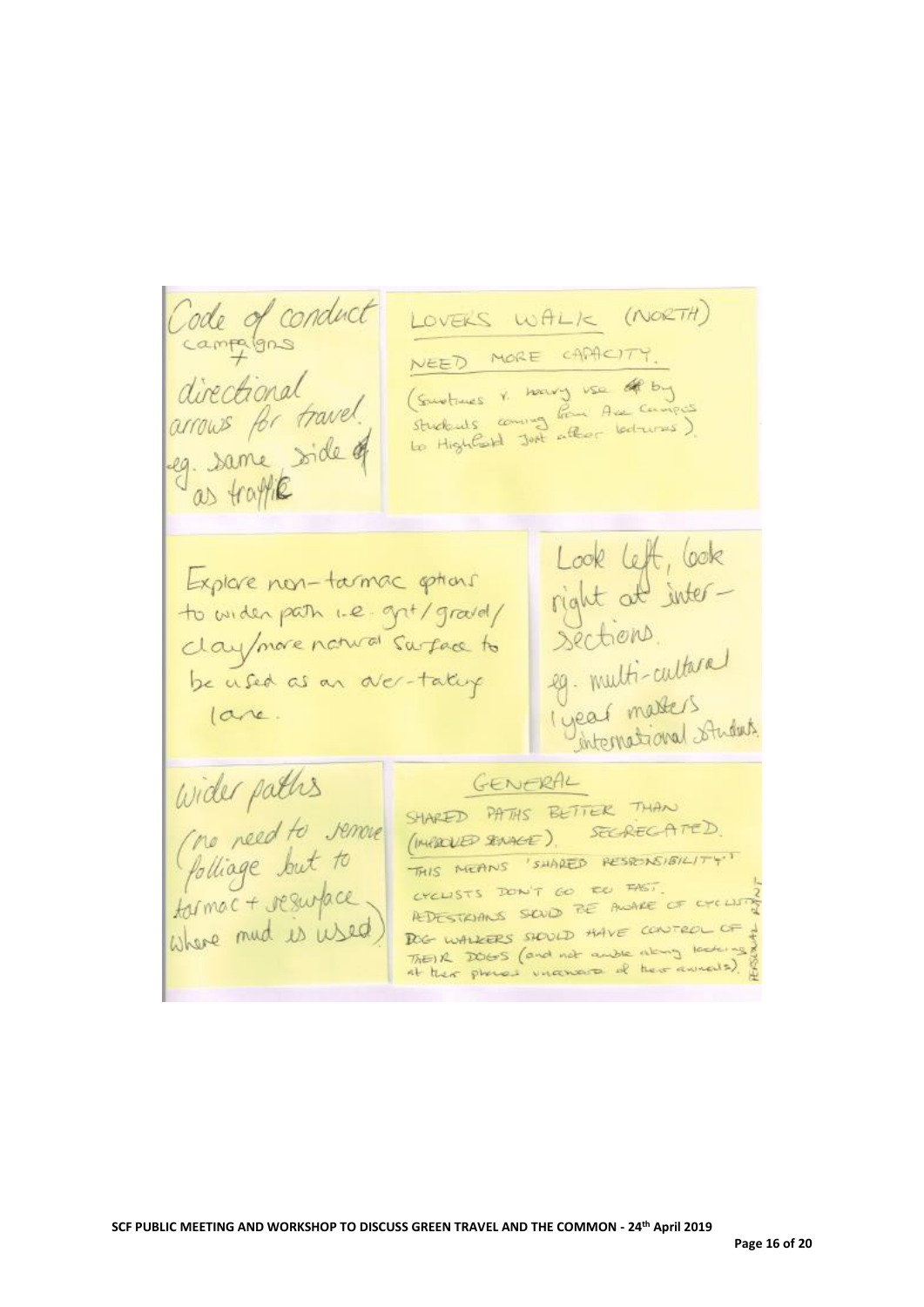11 Mill Uni steps Keel LOVEN'S LAYS A As WALK ? Highbird Are NOT A CYCLE HIGHWAY. ls chel<sup>e</sup> ver form sue route Better surface for pleasant experience<br>at Alenue bus stop<br>and University steps<br>for all weather +<br>dignified access of in mud CARKEL DRIVE No PANKING  $O(N)$  $CPST \rightarrow$ HIGHFILLD USEPBLE PATTY AVENUE Avenue Cycleway will not be straight, due to conflict with mature oak trees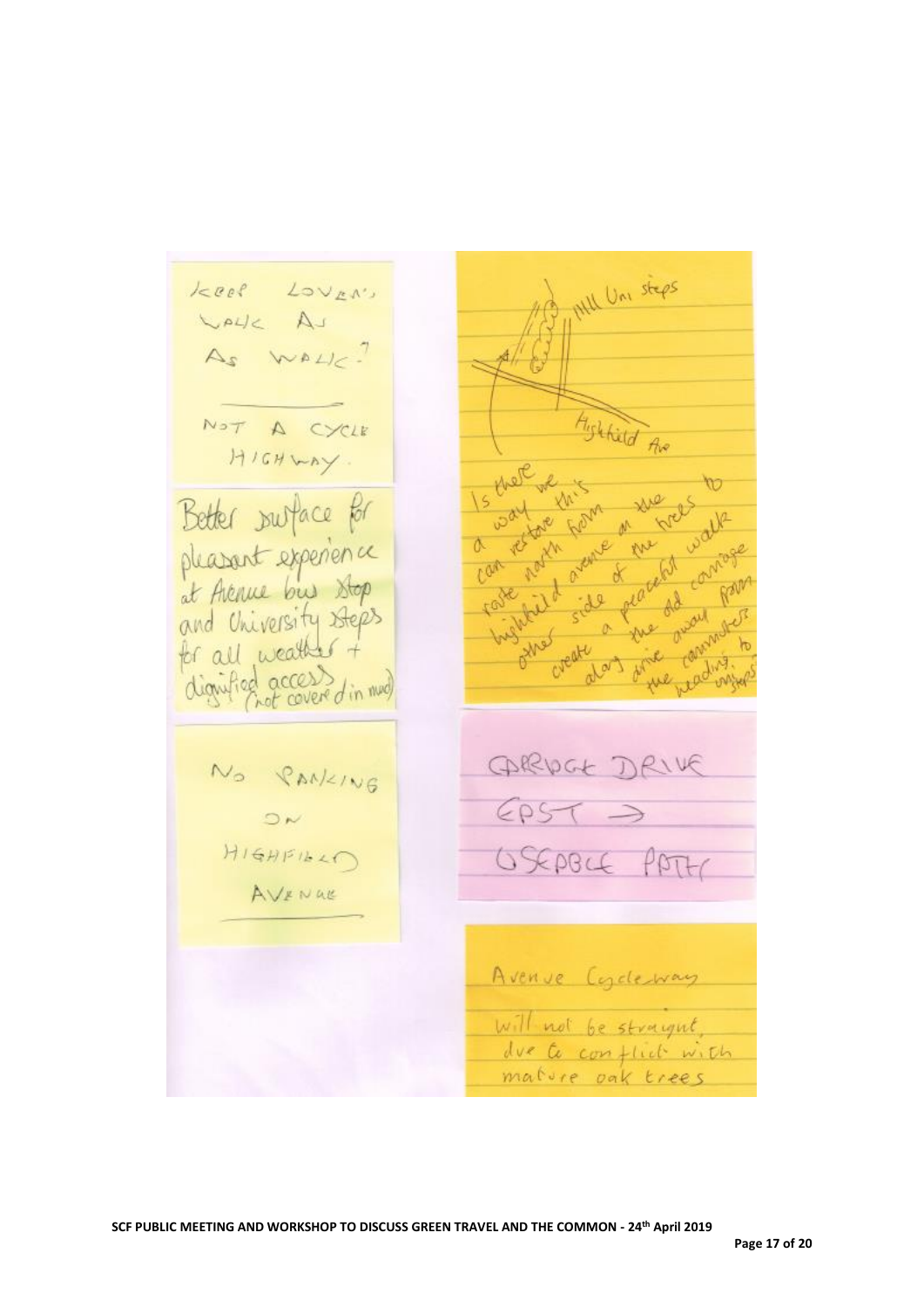Need indel entrance onto Common from Bellewoor What happing at Rd as need to get across on green traffic light but have to go single auction file through namon envance where there pedestrians Wilkingon maybe Can barner besmaller Wider Ehored Paik aoû on Loves Walk paticulary from frotes<br>Peppina Highheld Avenue  $to$  SEPC Reduce Longht of lights Lovers Walk needs HCT Crossuo wider pails Loves Walk / Burges Rd use are punction - not enough rome to ware at holts with a  $6.60.$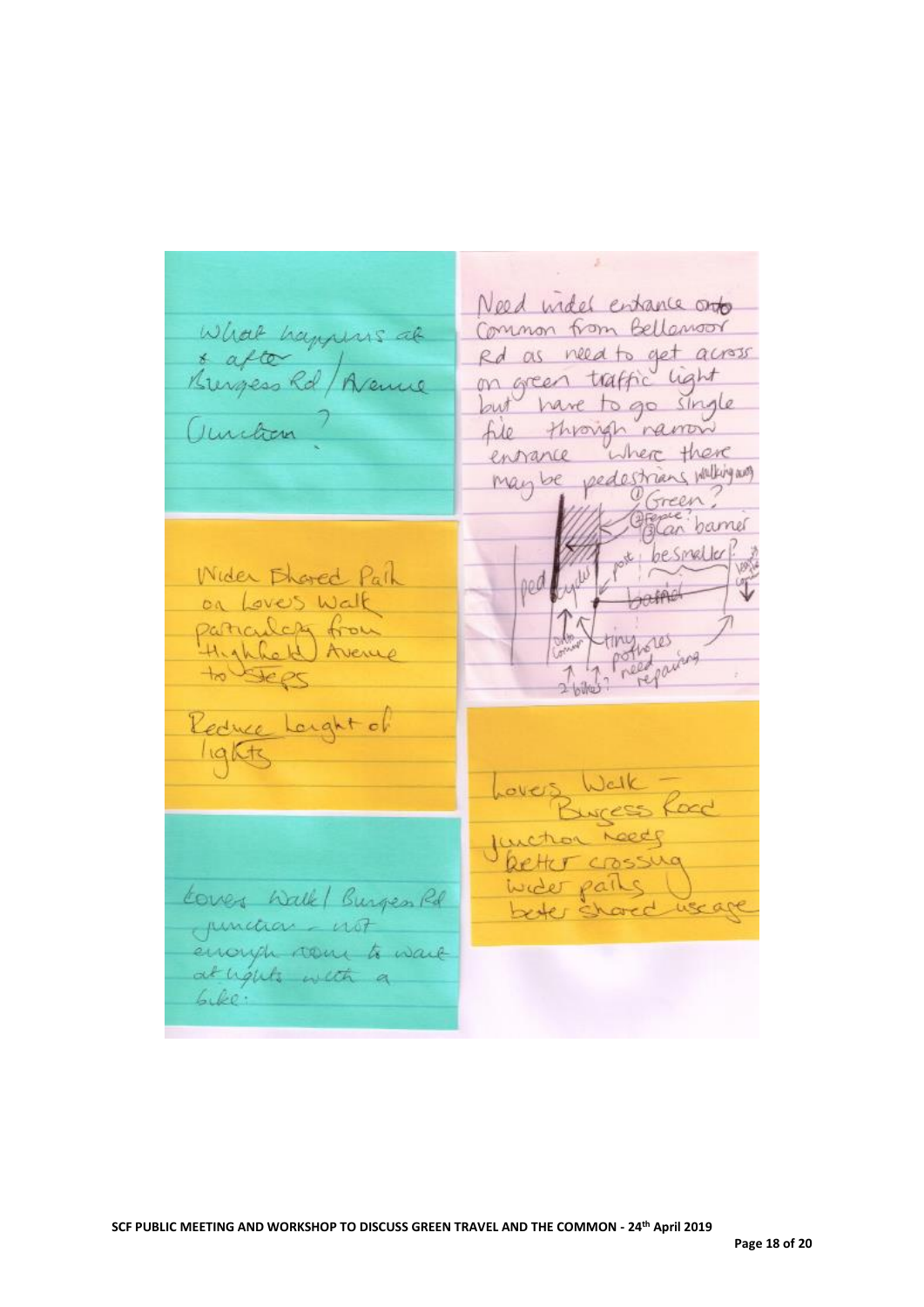Avenue Cycleway!<br>Easing pressure a Green termore on syregetion in 2 Cast side of the especially up to 3 Leaves Loves wall De huprove Westwood sudmit Incrove<br>Insisting @ Bernow Remove + Crossing Pacificq Speed humps dangerous in don't or if consumering on a dog. Whiplast.